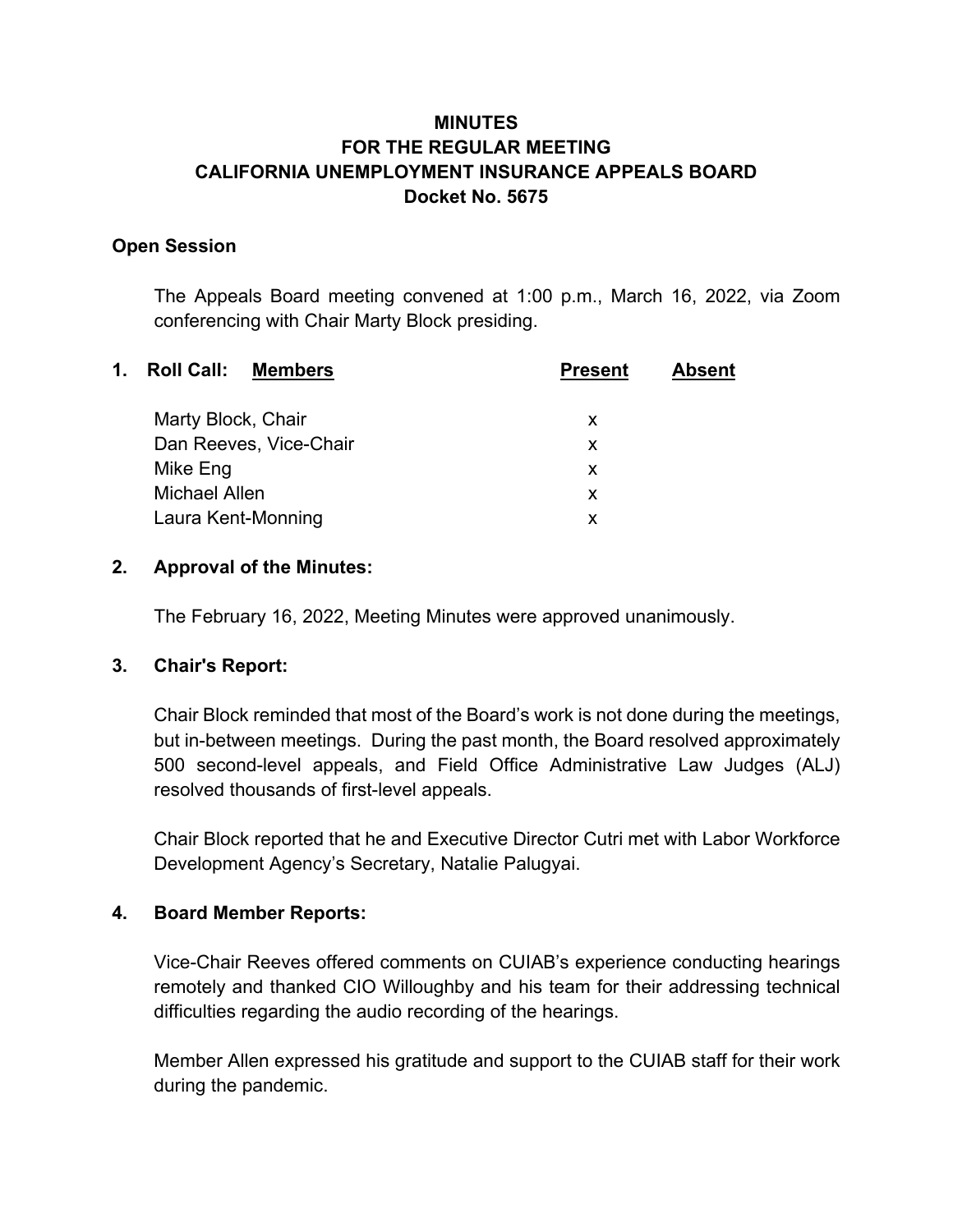Member Kent-Monning thanked Vice-Chair Reeves for his attention on CUIAB's audio recording issues and Director Cutri for his updates to the Board Members.

#### **5. Public Comment**

Richard Miller commented on his efforts to obtain employment with CUIAB.

#### **6. Chief ALJ/Executive Director Report:**

During January, daily appeal transmittals from the Employment Development Department (EDD) increased to approximately 129% above pre-pandemic levels.

CUIAB's executive staff continues to meet monthly with EDD to evaluate workload trends.

In February, the field offices issued nearly 25,000 decisions. CUIAB closed 2.5% of cases within 30 days and 3.9% of cases within 45 days. CUIAB continues to prioritize resolving the oldest cases and the average case age is approximately 97.7 days, compared to a national average case age of 155 days.

Since the Board's last meeting, there were no office closures. There was one positive COVID-19 test result, however, that did not result in an office closure.

The statewide indoor mask mandate has been lifted for all CUIAB jurisdictions, however, caution in the workplace is encouraged. The State's weekly testing requirements for unvaccinated state employees are ongoing.

CUIAB continues to recruit ALJs and support staff. The next cohort of ALJs will begin on March 18, 2022, and will be trained by PALJ Bach.

As a result of efforts taken to address the technical issues resulting in audio recording failures, the number of cases requiring an additional hearing has returned to baseline levels. Executive Director Cutri thanked IT for their work to resolve the issue and the Board Members for their immediate attention to the matter.

There were no security incidents to report.

Executive Director Cutri stated the June Board Meeting has been rescheduled to June 7. Formal notice will reflect the change.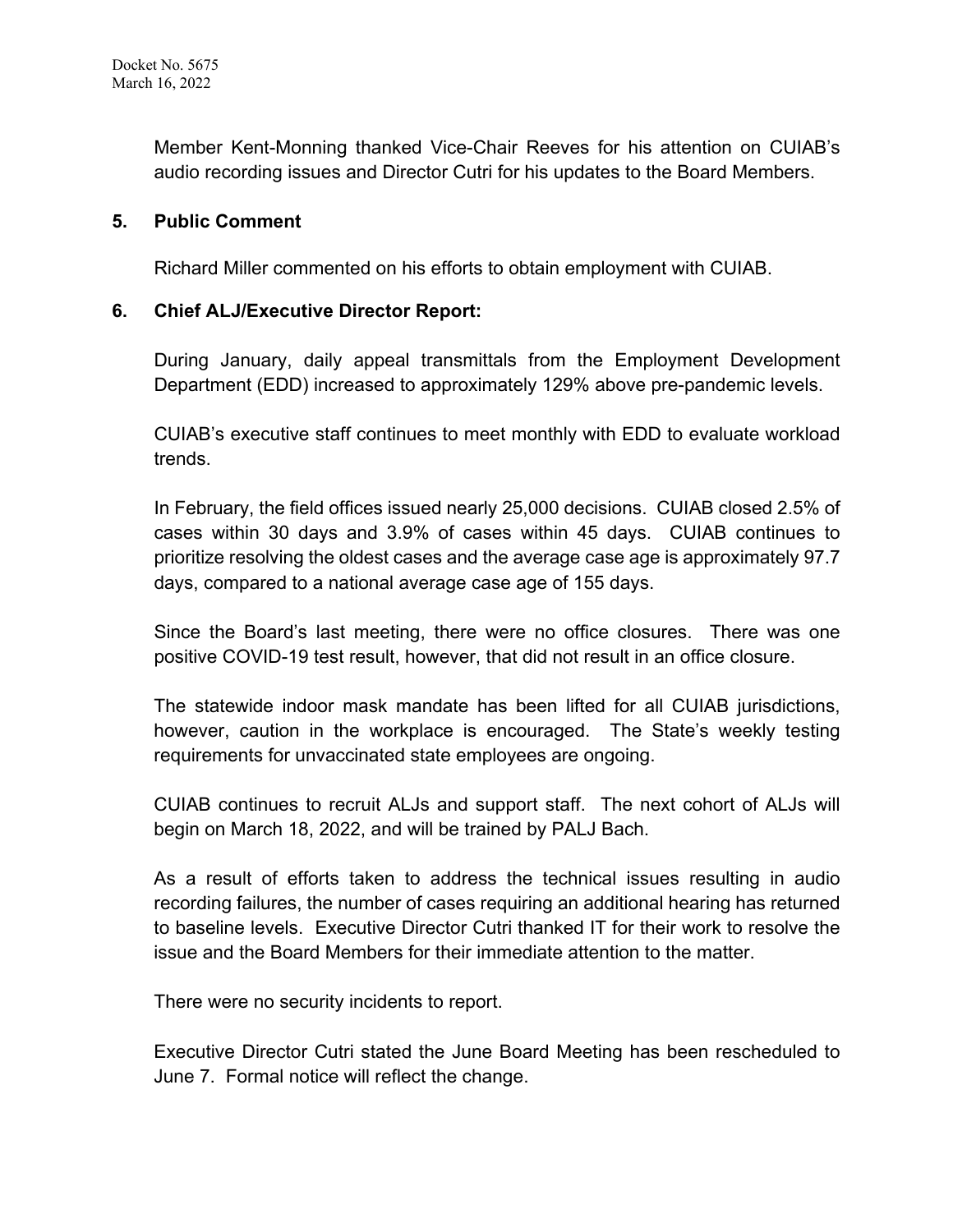Vice-Chair Reeves asked for clarification on the processes for distributing workload throughout the field offices. Director Cutri explained that CUIAB evaluates field office workload each week and determines the extent to which cases should be moved in order to equalize appellants' waiting times throughout the state. CUIAB currently utilizes paper files that must be transmitted between the field offices in order for ALJs to conduct hearings.

Member Eng asked for clarification on EDD's processes regarding determinations for eligibility for pandemic unemployment assistance. Director Cutri explained that EDD has an automated process in which, if a claimant is found ineligible for unemployment benefits, EDD attempts to determine eligibility for PUA benefits. CUIAB has asked EDD to review recent CUIAB decisions to ensure that EDD's processes are being applied as intended. Member Eng inquired about processes for ensuring claimants whose cases were affected by the audio deficiency issue receive notices of the need for rehearing. Director Cutri advised that these cases are tracked and the parties notified to ensure they are made aware of the need for rehearing.

Member Allen inquired about the number of newly commencing ALJs. Director Cutri stated there are eight new ALJs who will begin training on March 18.

Member Kent-Monning asked about the Appeals Modernization Program and its ability to transfer files electronically. Chief Cutri advised that the new program will provide CUIAB the ability to move files electronically to any field office throughout the state.

## **7. Presiding ALJ of Appellate Operations, Jodi Remke Report:**

Presiding Administrative Law Judge for Appellate Operations, Jodi Remke, reported that during February, AO resolved 88.8% of its cases within 45 days and 94.2% within 75 days.

Vice-Chair Reeves inquired about the DOL timeline period. PJ Remke confirmed the end of the DOL evaluation year is March.

Member Eng inquired about the percentage of PUA appeals comprising AO workload. PJ Remke advised that PUA appeals have declined in the past several months and anticipates they will continue to decline as a percentage of AO workload.

Member Allen thanked PJ Remke for her work and inquired about DOL's processes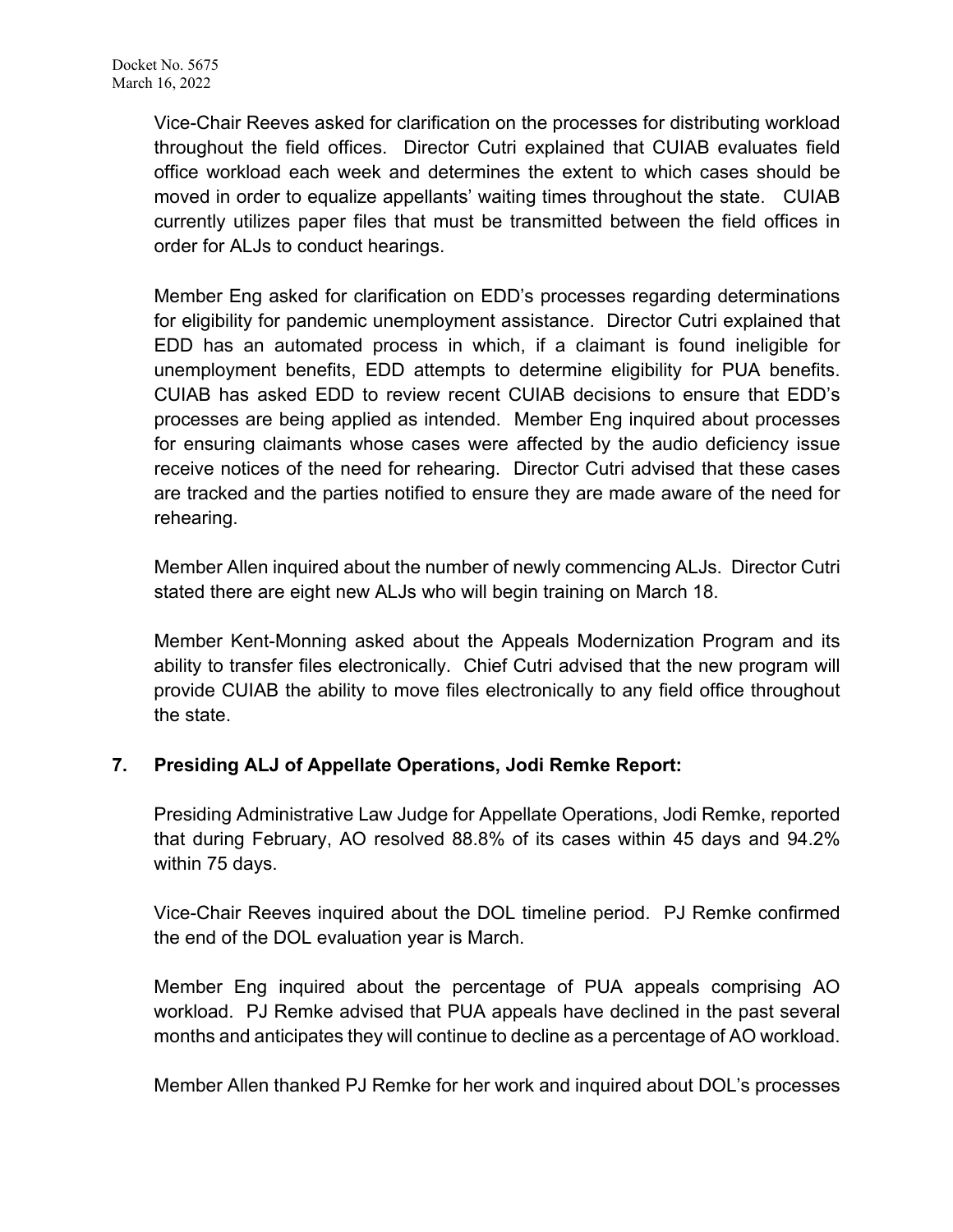following the completion of the DOL evaluation year. Director Cutri described the submission and review process.

Member Kent-Monning thanked PJ Remke and the AO staff for their work.

## **8. Chief Information Officer, Jeff Willoughby Report:**

Chief Willoughby reported that the subject-matter expert and test groups have been working on the Appeals Modernization System. Efforts are underway to prepare training materials, data migration scenarios, knowledge transfer, and technical training for the IT staff who will support the program. Chief Willoughby reported that CUIAB and EDD will begin piloting the transmission of unemployment insurance documents between the agencies next week. Should this prove successful, its use will be expanded. Chief Willoughby thanked ISO Teamer for presenting at the February 16 Board Meeting and Vice-Chair Reeves for his attention on resolving the audio recording issues.

Vice-Chair Reeves asked about the precautions CUIAB has taken regarding potential IT risks that may result from sanctions on Russian acts. Chief Willoughby advised that IT has systems in place to help identify unusual activity as well as a security operations center at the Department of Technology that filters vectors of attack.

Member Eng expressed his gratitude to Vice-Chair Reeves regarding his work on resolving the audio recording deficiencies. Member Eng inquired about training on the appeals modernization system for the Board Members. Chief Willoughby advised that the training for the Board Members will be scheduled when ready.

Member Allen also thanked Vice-Chair Reeves and the IT team for their work.

Member Kent-Monning thanked Chief Willoughby and the IT team for their work on the appeals modernization program.

## **9. Chief Administrative Services, Robert Silva Report:**

Chief Silva provided an update on budget planning for the state fiscal year 2022- 2023 and personnel hiring.

Due to the lifting of local mask mandates, as of March 4, all CUIAB employees are no longer required to wear masks in indoor workplaces. Since the last Board